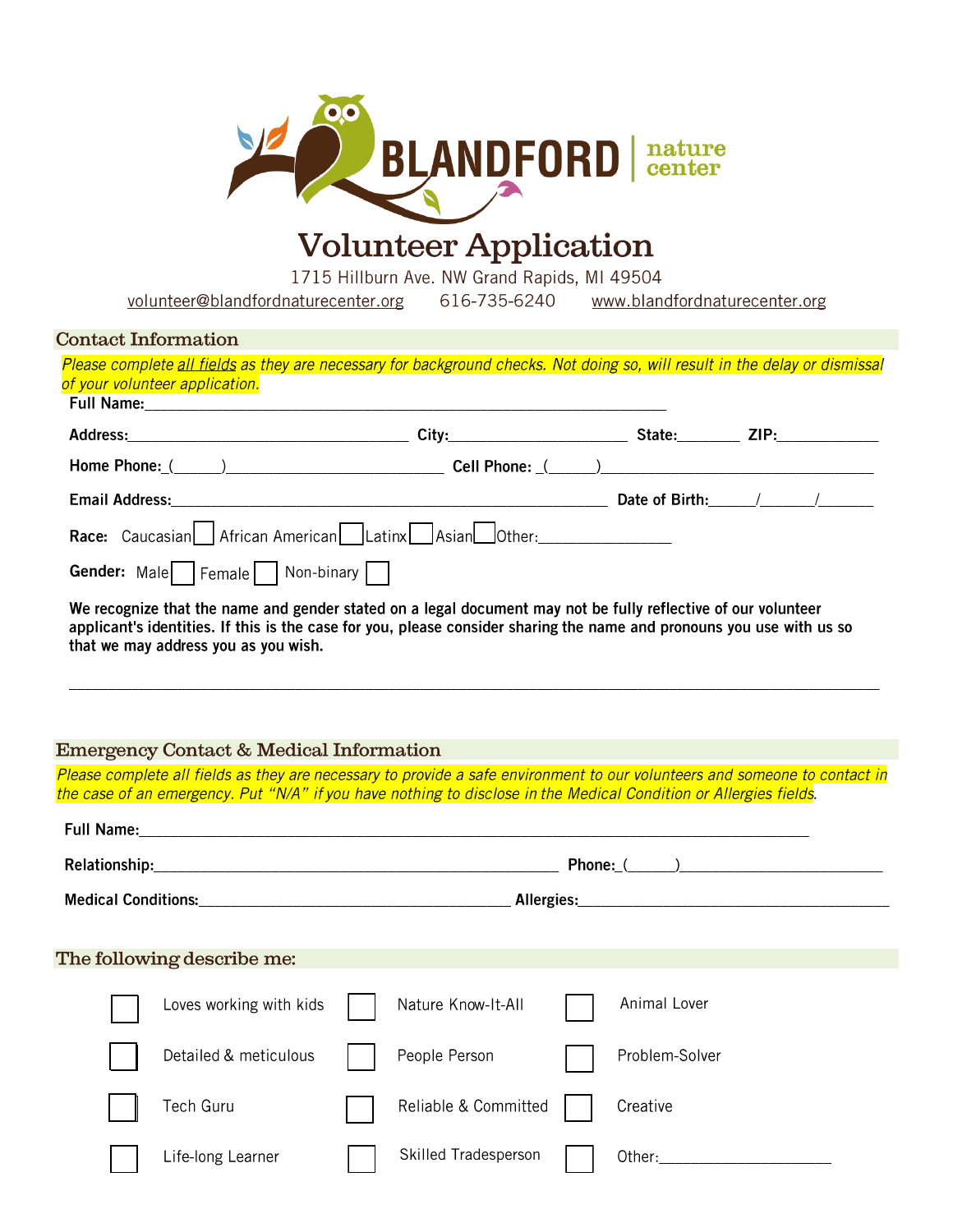### **Interests**

*Tell us which areas of Blandford Nature Center you are interested in volunteering in (1 = 1<sup>st</sup> choice, 2= 2<sup>nd</sup> choice, etc.). For more information on volunteering in any of these areas, please go to www.blandfordnaturecenter.org/volunteer* 

| Administrative                           |  | Historical Buildings/Interpretation |  | Special Events & Community Programs * |
|------------------------------------------|--|-------------------------------------|--|---------------------------------------|
| <b>Blacksmith</b>                        |  | Internship:                         |  | Sugarbush Operator *                  |
| Camp Aide *                              |  | Land Stewardship/Eco-Stewardship    |  | Wildlife                              |
| <b>Highlands Restoration</b>             |  | Maintenance & Grounds               |  | Other:                                |
| Farm/Gardening *                         |  | Community Engagement                |  |                                       |
| Denotes a seasonal volunteer opportunity |  |                                     |  |                                       |

#### **Employment Information**

*At times Blandford will apply for grants, donations, or funding from corporations that encourage volunteer service for their employees. Your information will help us in receiving grants and sponsorships from corporations that want to align their giving with their employees' interests.* 

| Employed at ______________________ |
|------------------------------------|
| Unemployed                         |
| Retired from ___________           |
| Student at                         |

## **Previous Volunteer Experience & Reason for Applying**

*Summarize any previous volunteer experience as well as your reason for applying to become a BNC volunteer.* 

### **Agreement and Signature**

By submitting this application, I affirm that the facts set forth are true and complete. I understand that if I am accepted as a volunteer, any false statements, omissions, or other misrepresentations made by me on this application may result in my immediate dismissal.

| Signature: |  |
|------------|--|
|            |  |

Full Name (printed):

| Date: . |  |  |  |
|---------|--|--|--|
|---------|--|--|--|